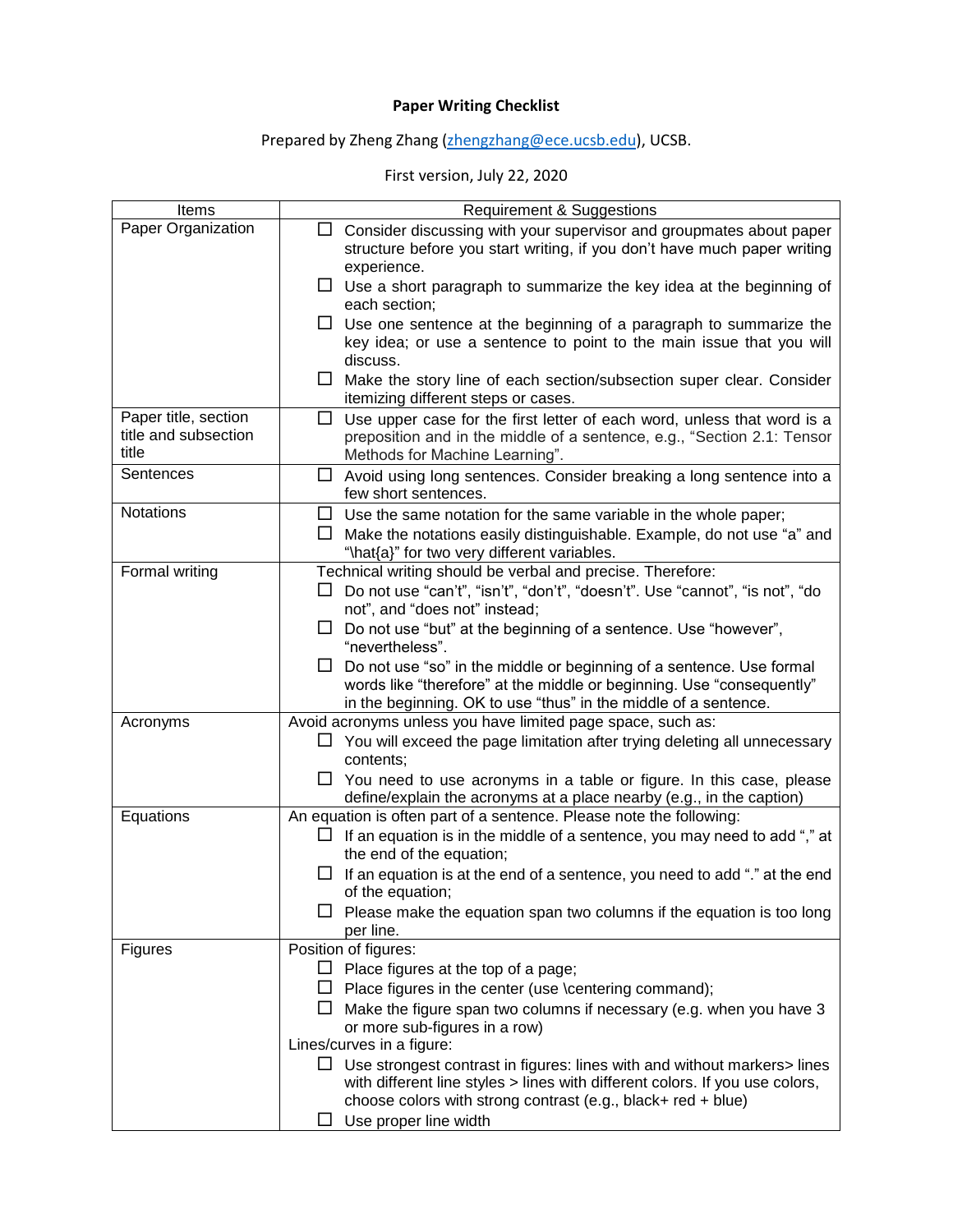|                       | Text/legend of a figure:                                                       |
|-----------------------|--------------------------------------------------------------------------------|
|                       | $\Box$ Make the text size and style close to that of body texts;               |
|                       | $\Box$ Choose proper text sizes for x/y/z axis.                                |
|                       | Figure size and spacing:                                                       |
|                       | $\Box$ Tune the figure margin (top/down/left/right), make sure that the space  |
|                       | at the margin is fully utilized. Given the same space in the paper, we         |
|                       | should make the figure content as visible as possible;                         |
|                       | Tune the spacing of sub-figures, such that they are not too crowded,           |
|                       | and that they have equal spacing;                                              |
|                       | Captions:                                                                      |
|                       | $\Box$ Explain the figure and sub-figures precisely and briefly.               |
|                       | Make sure that the readers understand the key ideas.                           |
| <b>Tables</b>         | Position of tables:                                                            |
|                       | $\Box$ Place tables at top and center;                                         |
|                       | Contents:                                                                      |
|                       | $\Box$ OK to use acronyms in tables, but define them in the body texts;        |
|                       | $\Box$ Please indicate previous methods by citations                           |
|                       |                                                                                |
|                       | $\Box$ Indicate your own method by "proposed"                                  |
|                       | $\Box$ Consider highlighting your result with bold fonts.                      |
| Algorithm flow        | Use an algorithm flow to formally & precisely describe your method;<br>$\Box$  |
|                       | $\Box$ List the input and output of the pseudo codes;                          |
|                       | $\Box$ List every step, and refer to the equation associated with every step.  |
| References to tables, | References to Figures and Tables:                                              |
| figures, equations    | All tables and figures should be referenced in the body text;<br>ப             |
| and algorithm flows   | There should be a space between "Fig.", "Table" and the number.<br>ΙI          |
|                       | Example: Fig.3 $\rightarrow$ Fig. 3; Fig. 3(a) $\rightarrow$ Fig. 3 (a).       |
|                       | Different tables and figures should NOT have the same label in latex;          |
|                       | References to Equations:                                                       |
|                       | $\Box$ Different equations should have different labels;                       |
|                       | When you refer to an equation, the number should be included in a              |
|                       | bracket. Example: Eq. $3 \rightarrow Eq. (3)$ (use \eqref in latex).           |
|                       | Upper-case letter:                                                             |
|                       | No matter if you are referring to a section/subsection, table, figure,<br>ப    |
|                       | equation or algorithm flow, the first letter should be upper case.             |
|                       | Example: section $II \rightarrow$ Section II.                                  |
|                       |                                                                                |
| Bibliography or       | Use {} to show upper-case letters in the bibtex file. Example: title           |
| references            | "Markov-chain Monte Carlo" may appear as "Markov-chain monte                   |
|                       | carlo" after compiling. You need to use "{Markov}-chain {Monte Carlo}"         |
|                       | in the bibtex file;                                                            |
|                       | Delete unnecessary information in the bibtex file, which sometimes<br>ப        |
|                       | happens when you copy the bib item from google scholar;                        |
|                       | If you want to save some page space, consider shortening the<br>ப              |
|                       | journal/Conference name. Example: IEEE Transactions on Computer-               |
|                       | Aided Design of Integrated Circuits and Systems → IEEE Trans. CAD              |
|                       | Integr. Circuits Syst., SIAM Journal of Scientific Computing → SIAM J.         |
|                       | Sci. Computing.                                                                |
|                       |                                                                                |
| Spelling and          | Do spelling check carefully throughout the whole paper;<br>ப                   |
| grammar               | Check grammar carefully, and fix any grammatical error<br>ப                    |
|                       | A countable noun should start with "a/an" or "the" or in the complex<br>$\Box$ |
|                       | form. Example: A tensor is a generalization of a matrix. Tensors are a         |
|                       | generalization of matrices. Some tensors have a low-rank property.             |
|                       | The low-rank decomposition of a tensor.                                        |